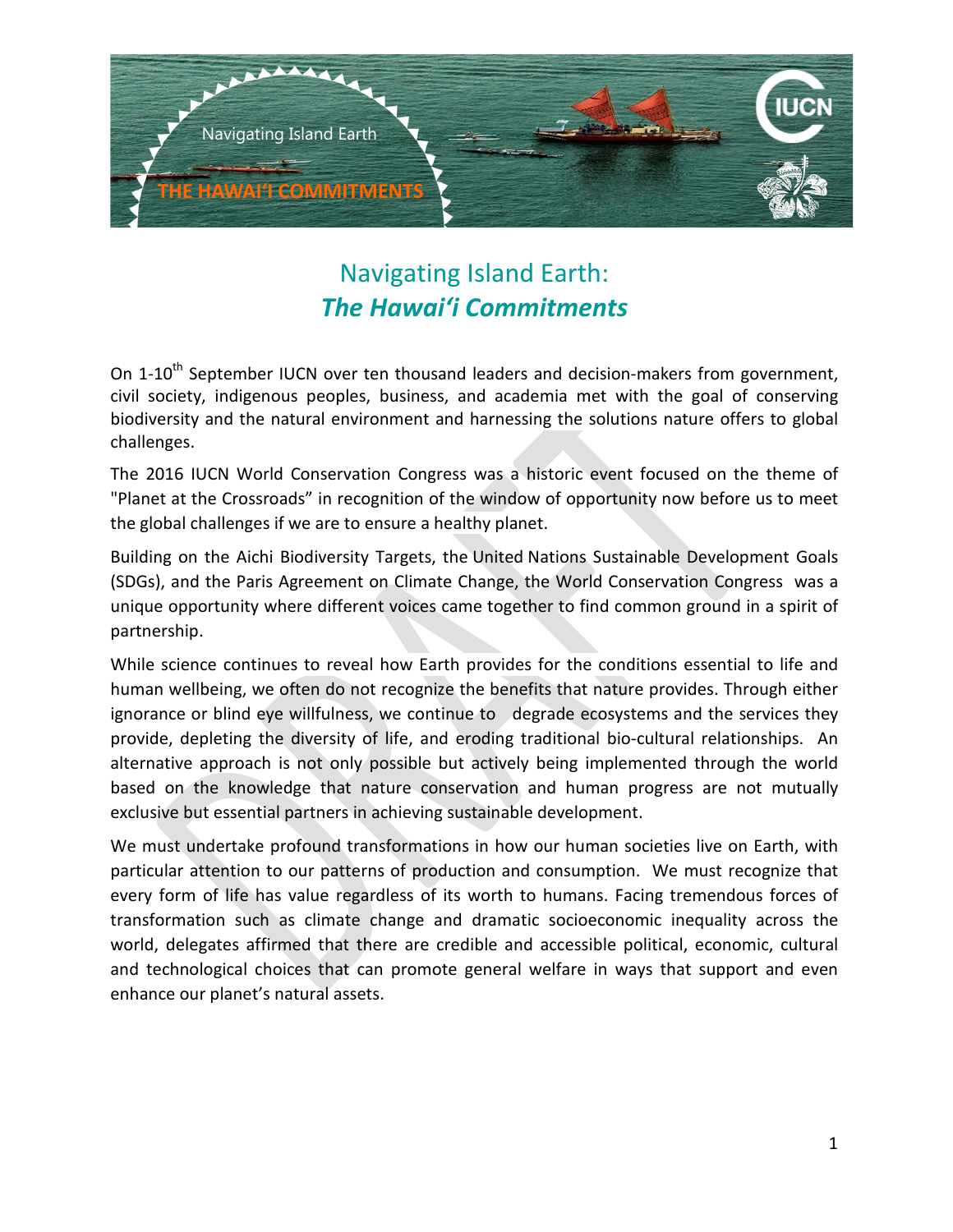

#### **The Hawaiian Context**

Meeting in Honolulu, Hawaiʻi, located in the heart of the Pacific Ocean, provided a special context for the 2016 World Conservation Congress, highlighting three critical issues for conservation in the coming decades:

1. The nexus between biological and cultural diversity and how their conservation and sustainability requires a combination of traditional wisdom and modern knowledge.

2. The significance of the world's oceans for biodiversity conservation, sustainable livelihoods including food security and climate change.

3. The threat to biodiversity from habitat loss and invasive species that result in the extinction of local species, cause irreparable changes to the habitat and biodiversity of invaded ecosystems, and alter ecosystem processes and functions.

These issues arise throughout the world and the Congress provides an opportunity to examine nature-based, life affirming solutions and the roles of community, governments and business in their formulation and delivery.

#### **The Opportunities**

To achieve the necessary transformations, we need to promote a culture of conservation. We need to support and build constituencies for nature, and we need to address the challenges posed by our societal systems that are changing nature and our world.

#### *Promoting a culture of conservation*

• *Linking Spirituality, Religion, Culture and Conservation*

The world's rich diversity of cultures and faith traditions are a major source of our ethical values and provide insights into ways of valuing nature that can help inform the necessary transformational changes in our dominant societal systems and guide the appropriate use of technology. The wisdom of indigenous traditions is of particular significance as we begin to relearn how to live in relationship with, rather than in dominance over, the natural world. Also of significance here are the *Encyclical Letter Laudato Si'* and the *Islamic Declaration on Global Climate Change* and their connections with ecological values and actions.

**Solutions:** We cannot create a stronger culture of conservation simply through mere technical means. The values and wisdom of indigenous people, and the world's rich faith, religious and spiritual communities provide a deeper understanding of the meaning of life and our relationships with one another and the greater community of life. To incorporate these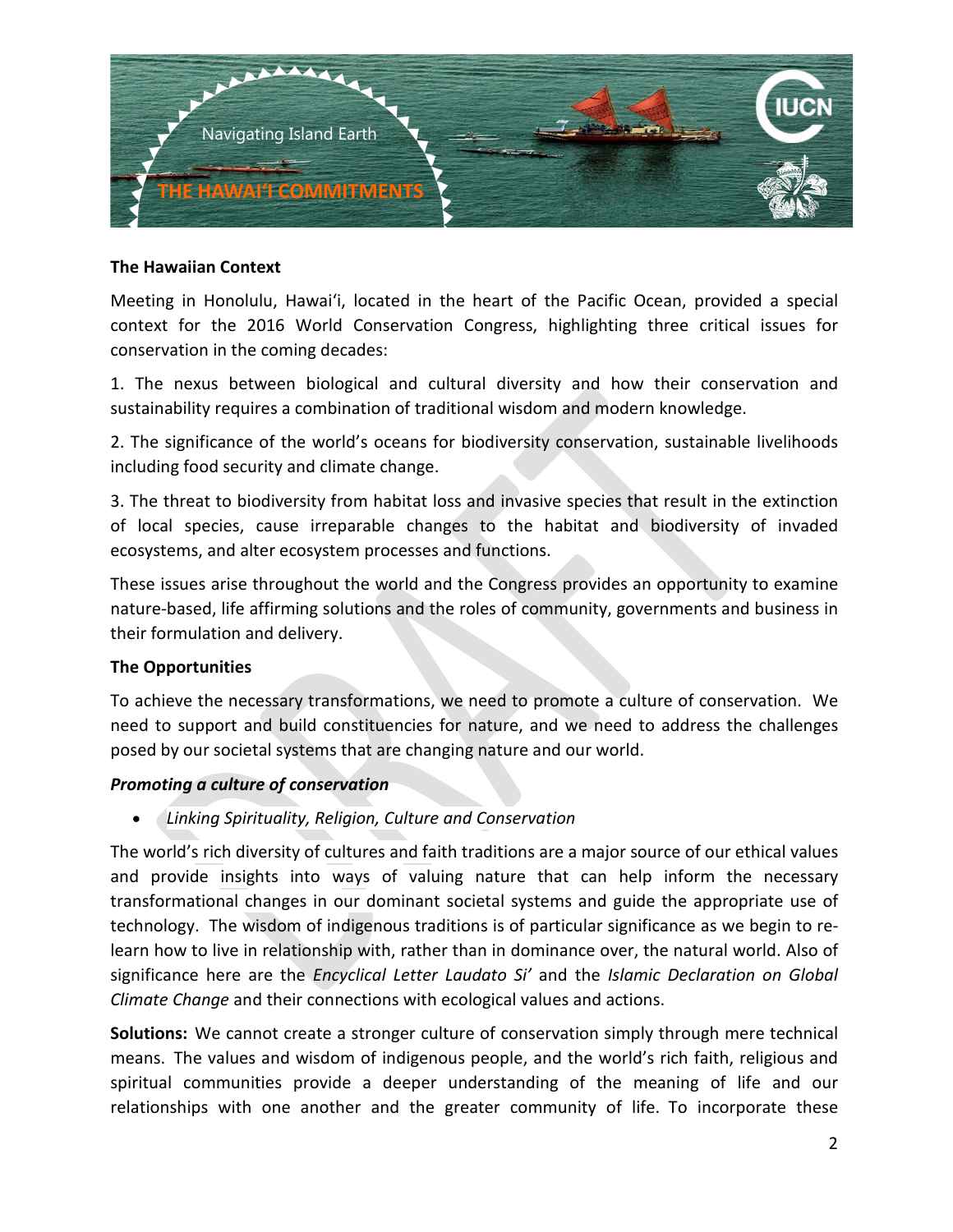

insights, we need a platform that brings together spiritual leaders with the conservation community to make visible the shared values that connect us.

• *Engage and Empower Youth*

We need to engage and empower youth for the planet, creating together the future we want. We need a global movement that inspires a new generation across all sectors of society to connect with nature and take action to support conservation. In an increasingly urbanized world where our daily lives are dominated by the Internet of everything, there are fewer opportunities for people to experience and connect with nature. Children often have little chance to engage directly with the natural world. People living in cities can be remote from the natural world with even urban parks being out of reach. Young adults of the technology age can feel that nature is irrelevant to them, yet have a greater stake in long-term sustainability. The world must support them to take the lead of the environmental agenda.

**Solutions:** When navigating island Earth, we rely on the winds of youth to fill our sails. It is their vitality and innovation that catalyze and sustain conservation action. Without them, conservation has no future and with them we can be assured of a nature alive and a life worth living. The conservation community has a responsibility to help youth and young professionals by inspiring those who have yet to care for nature, empowering those already inspired to develop their professional capacities and networks, and by lending our time and experience as mentors -- recognizing that youth have as much to teach as they have to learn.

## *Addressing the Challenges Faced by a Planet at the Crossroads*

• *The Challenge of Conserving Nature in the face of industrial agriculture.*

As the intensification and industrialization of agriculture advances its footprint and displaces lightly or traditionally farmed areas, natural ecosystems and biodiversity are lost, as are human connections to the land. Release of GMOs and synthetic species disrupt ecological communities and evolutionary processes. Ongoing use of pesticides and herbicides and ongoing use of fertilizers and sediment loads leads to nitrification of waterways and coastal ecosystems.

**Solutions:** Providing global food security requires increasing the efficiency of food production, decreasing the waste of food, and changing food consumption preferences. We need to generate the knowledge – and do so with urgency -- to create the 'roadmap' to transform our food production systems so that they do not destroy the biodiversity and ecosystem services on which they depend. This will require bringing together currently fragmented organizations and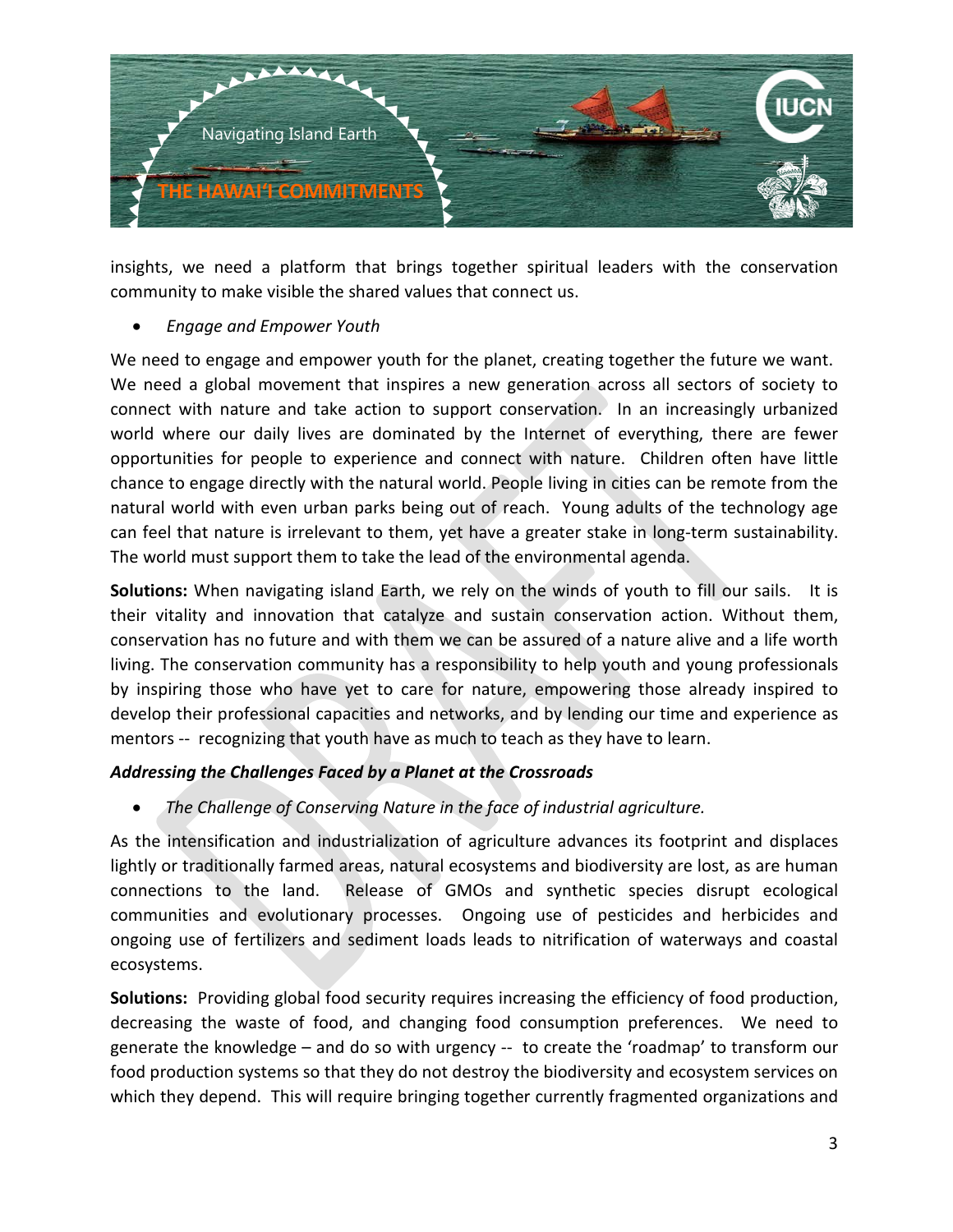

initiatives, and reform the current systems of counterproductive and perverse subsides, taxes and incentives. We must strengthen the whole governance system managing our food production system. And while we need to increase overall efficiency of food production, we must also maintain crop genetic diversity and local systems of production.

### • *The Challenge of Preserving the Health of the World's Oceans*

The world's oceans, and the communities that depend on them, are under immense and unprecedented human pressures. Destructive and unsustainable fishing practices deplete fish populations and degrade their habitats and spawning grounds. Pollution and plastic debris poison and destroy life. The integrity of coral reefs is threatened by rising temperatures, eutrophication, over-fishing, and ocean acidification. Rising sea levels flood coastal communities, and damaging storms affect livelihoods.

**Solutions:** Throughout the world, countries are embracing humongous Marine Protected Areas as the foundation for securing the future health of the world's oceans. The United States this week expanded the Papahānaumokuākea Marine National Monument, making it the biggest protected area on the planet at 1,508,670  $km^2$  and French Polynesia announced that their entire economic exclusion zone has been declared a Marine Managed Area, an area nearly half the size of Europe. The total area of MPA now exceeds that of land and the rate of increase is an order of magnitude greater. However, a joined-up approach to conservation management is essential if we are to solve the multiple, interacting challenges facing oceans. New knowledge of the severity of ocean warming impacts cannot be ignored. We must turn off the plastic tap.

• *The Challenge of Ending Wildlife Trafficking*

The illegal trade in wildlife generates tens of billions of dollars for criminals every year and it continues to grow at an alarming rate. The involvement of organized criminal networks and militias, pose a threat to national and international security as well as to social and economic development. The illegal trade in wildlife is leading to declines in the populations of target species, and often to their local extirpation -- pushing some species to the brink of extinction. Local people lose access to the natural resources upon which they depend for their livelihoods, community integrity, and income-generating jobs. Stopping this illegal trade will require concerted efforts on many fronts: better protection of wildlife populations, both through law and strengthened enforcement; behavioral change to reduce demand for these illegal products; and, greater cooperation at all levels, including greater involvement of local communities.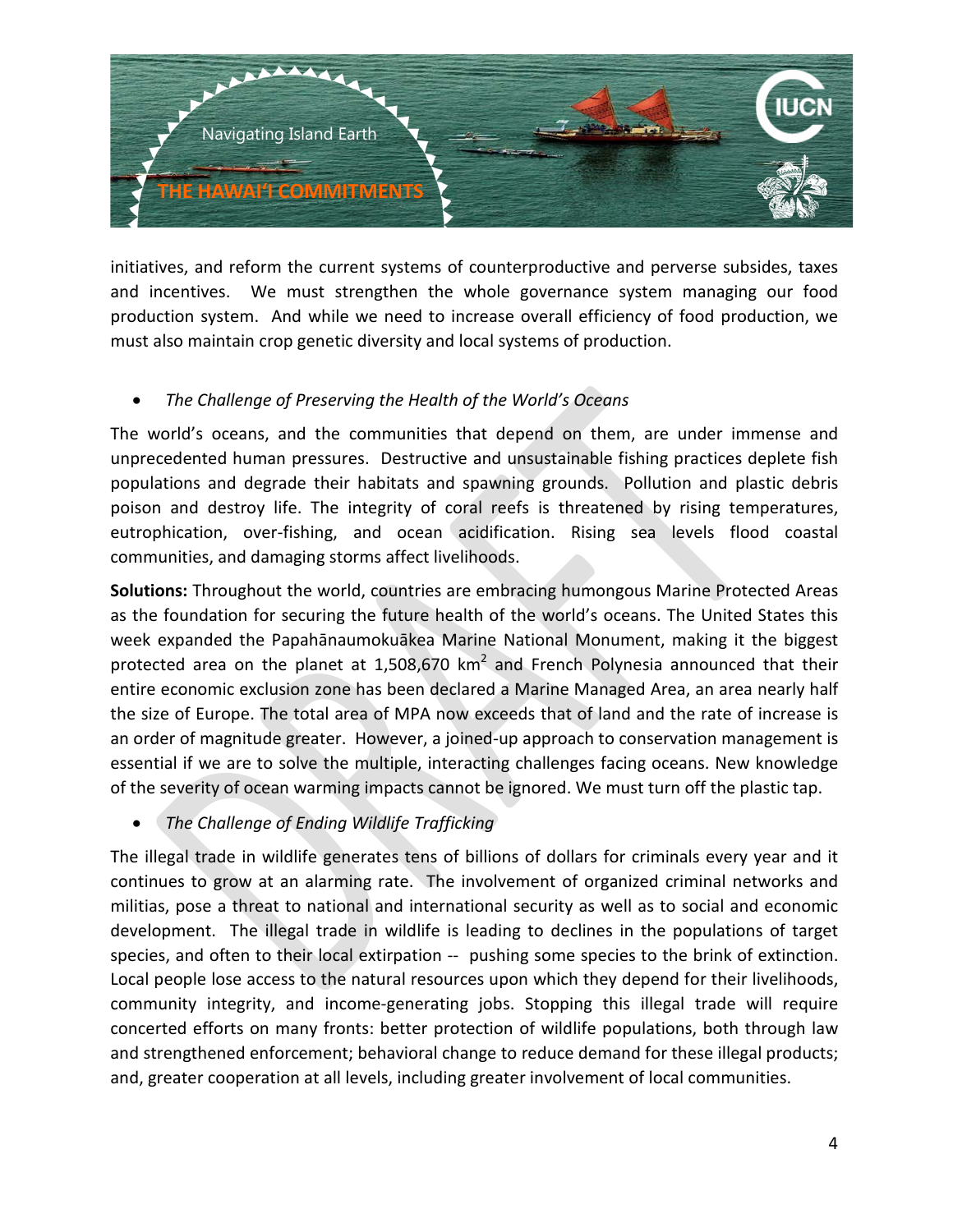

**Solutions:** Among the many consequences of globalization is the increased capacity to traffic in illegal wildlife. Well-organized networks of people and organizations provide the supply of wildlife and their products, and their distribution to manufacturers and consumers. Solving this problem piecemeal will not succeed. An integrated approach is needed that address the whole supply chain of illegal products – from source to consumer – and involve all stakeholders – national and local government, as well as local communities. Real outcomes can only be realized by addressing the needs of local people, so that the benefits of a legal economy outweigh those of the illegal economy.

### • *The Challenge of Climate Change*

Climate change is one the most pressing global challenges confronting humanity today. Healthy ecosystems – terrestrial, marine and coastal – can act as powerful carbon sinks and reservoirs. Their better management, conservation and restoration – can make a crucial difference in enabling a low-carbon climate resilient world while also safeguarding biodiversity and aiding sustainable development. Furthermore, ecosystem-based adaptation helps reduce people's vulnerability to climate change impacts, providing significant co-benefits for local communities. The Paris Agreement adopted in December 2015 recognizes the value of these ecosystem services and the importance of ensuring the integrity of all ecosystems including oceans and the protection of biodiversity. The time is now to move from policy to action.

**Solutions:** The Paris Agreement confirms that the word community now accepts the reality of climate change, current and projected impacts, and the difficult fact that emissions from all sources must contract in line with what science prescribes to meet agreed global warming targets. Nature-based solutions have become widely recognized as an essential component of a comprehensive approach to climate change mitigation and adaptation. Building trust across the full range of stakeholders is critical to the Paris Agreement's successful implementation. The conservation community's contributions are vital, providing solutions that reduce emissions, helping vulnerable human and ecological communities adapt, and generating co-benefits for sustainability.

• *The Challenge of Engaging with the Private Sector*

The finance sector is increasingly aware of the potential that investing in nature has for generating returns, both in natural capital stock and also in economic yield. The corporate sector is increasingly aware of the importance of maintaining nature to secure supply chains and manage institutional risk, especially under the uncertain conditions that climate change will bring. And the conservation community, including government, is pressing hard for everyone to